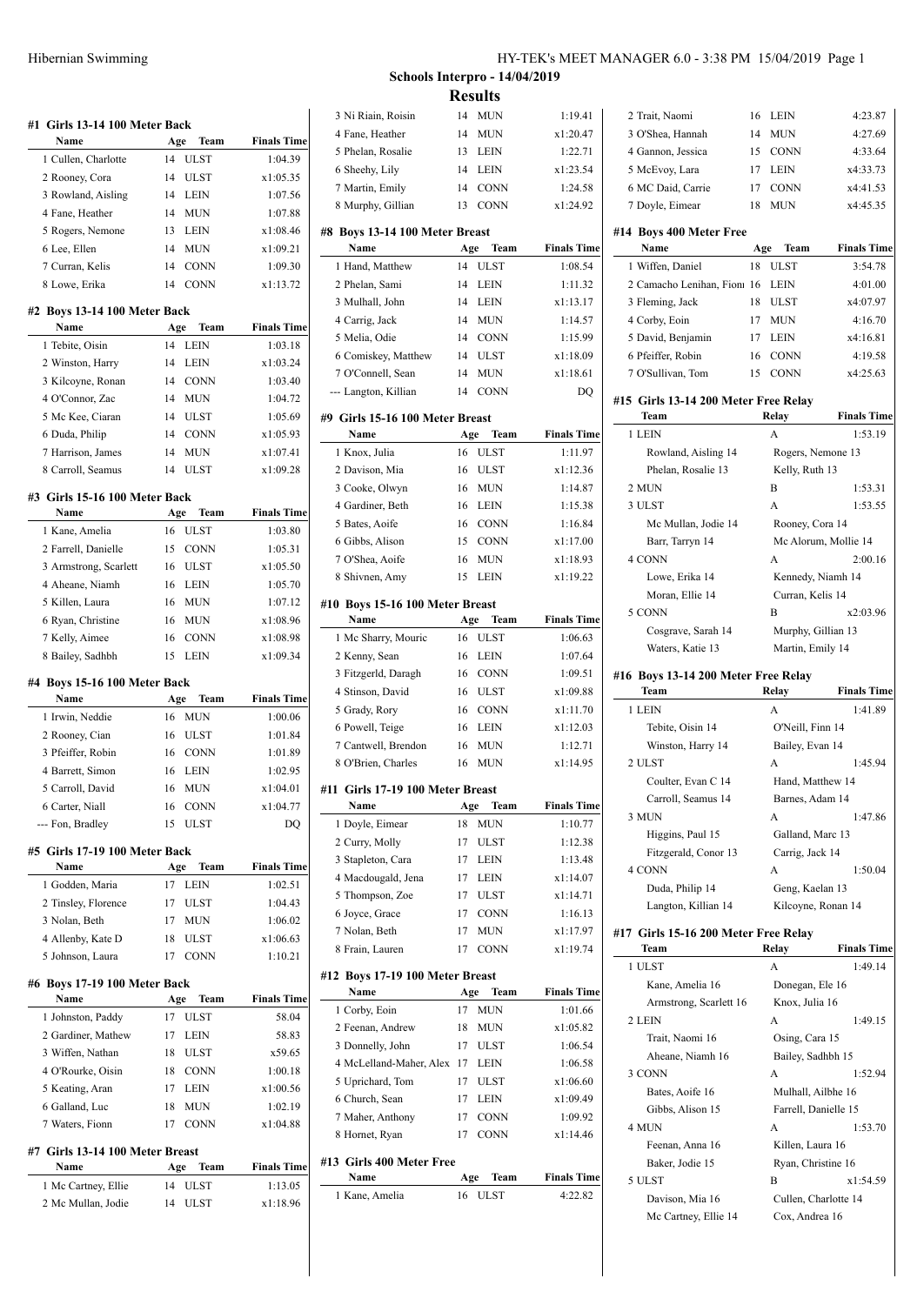| #18 Boys 15-16 200 Meter Free Relay  |                      |                       |
|--------------------------------------|----------------------|-----------------------|
| Team                                 | Relay                | <b>Finals Time</b>    |
| 1 LEIN                               | A                    | 1:39.57               |
| Mc Aviney, Brogan 16                 | Cooke, Aidan 15      |                       |
| Lynch, Darragh 15                    | Kenny, Sean 16       |                       |
| 2 ULST                               | A                    | 1:41.55               |
| Mc Sharry, Mouric 16                 | Mullan, Eoin 16      |                       |
| Fon, Bradley 15                      | Griffiths, Dylan 16  |                       |
| 3 CONN                               | A                    | 1:42.18               |
| Pfeiffer, Robin 16                   |                      | O'Sullivan, Tom 15    |
| Fitzgerld, Daragh 16                 | Rennick, Sam 16      |                       |
| 4 MUN                                | A                    | 1:43.68               |
| O'Connor, Jeremy 17                  | Higgins, Paul 15     |                       |
| Foley, Conor 15                      | Carroll, David 16    |                       |
| 5 ULST                               | B                    | x1:53.31              |
| Rooney, Cian 16                      |                      | Mc Kee, Ciaran 14     |
| Edgar, Daniel 14                     | Comiskey, Matthew 14 |                       |
| #19 Girls 17-19 200 Meter Free Relay |                      |                       |
| Team                                 | Relay                | <b>Finals Time</b>    |
| 1 LEIN                               | A                    | 1:48.43               |
| Godden, Maria 17                     | Stapleton, Cara 17   |                       |
| Nolan, Aisling 17                    | McEvoy, Lara 17      |                       |
| 2 ULST                               | A                    | 1:50.84               |
| Tinsley, Florence 17                 | Thompson, Zoe 17     |                       |
|                                      |                      |                       |
| Hudy, Joyce 19                       |                      | Montgomery, Emma C 17 |
| 3 MUN                                | A                    | 1:52.55               |
| Semichy, Sharon 18                   | Doyle, Eimear 18     |                       |
| Nolan, Beth 17                       | Lamb, Cara 18        |                       |
| 4 CONN                               | A                    | 1:54.18               |
| Joyce, Grace 17                      |                      | MC Gowan, Amy 17      |
| Johnson, Laura 17                    |                      | MC Daid, Carrie 17    |
| 5 CONN                               | B                    | x1:58.30              |

## **#20 Boys 17-19 200 Meter Free Relay**

Ennis, Kelly 18 Loftus, Zara 17

| Team                  | Relay             | <b>Finals Time</b>       |
|-----------------------|-------------------|--------------------------|
| 1 ULST                | A                 | 1:35.31                  |
| Wiffen, Daniel 18     | Fleming, Jack 18  |                          |
| Uprichard, Tom 17     |                   | Hewitt, Michael 18       |
| 2 LEIN                | A                 | 1:37.02                  |
| Fitzmaurice, Isaac 18 |                   | David, Benjamin 17       |
| Gardiner, Mathew 17   |                   | Camacho Lenihan, Fionn 1 |
| 3 MUN                 | A                 | 1:37.43                  |
| Corby, Eoin 17        |                   | Sutton, Diarmuid 17      |
| O'Connor, Jeremy 17   |                   | O'Sullivan, Luke 17      |
| 4 CONN                | A                 | 1:41.05                  |
| O'Rourke, Oisin 18    | Breslin, Ethan 17 |                          |
| Kearney, Oisin 17     | Morris, Jayke 19  |                          |
| 5 ULST                | B                 | x1:41.69                 |
| Wiffen, Nathan 18     | Cox, Paul 17      |                          |
| Donnelly, John 17     | Angus, Jack 18    |                          |

## **#21 Girls 13-14 200 Meter IM**

| Name                | Age | <b>Team</b> | <b>Finals Time</b> |
|---------------------|-----|-------------|--------------------|
| 1 Mc Cartney, Ellie | 14  | ULST        | 2:26.20            |
| 2 O'Shea, Hannah    | 14  | MUN         | 2:26.74            |
| 3 Barr, Tarryn      | 14  | <b>ULST</b> | x2:35.36           |
| 4 Kelly, Ruth       | 13  | LEIN        | 2:35.37            |
| 5 Gardiner, Ciara   | 14  | MUN         | x2:37.41           |
| 6 Al Zaibag, Jana   | 14  | LEIN        | x2:37.74           |
| 7 Waters, Katie     | 13  | <b>CONN</b> | 2:39.45            |
| 8 Kennedy, Niamh    | 14  | <b>CONN</b> | x2:50.87           |

## HY-TEK's MEET MANAGER 6.0 - 3:38 PM 15/04/2019 Page 2 **Schools Interpro - 14/04/2019 Results**

| #22 Boys 13-14 200 Meter IM           |     |             |                    |
|---------------------------------------|-----|-------------|--------------------|
| Name                                  | Age | Team        | <b>Finals Time</b> |
| 1 Kilcoyne, Ronan                     | 14  | <b>CONN</b> | 2:16.44            |
| 2 Bailey, Evan                        | 14  | LEIN        | 2:20.30            |
| 3 Phelan, Sami                        | 14  | LEIN        | x2:21.15           |
| 4 Coulter, Evan C                     | 14  | <b>ULST</b> | 2:28.33            |
| 5 Geng, Kaelan                        | 13  | <b>CONN</b> | x2:30.95           |
| 6 Harrison, James                     | 14  | MUN         | 2:31.52            |
| 7 Purcell, Sam                        | 14  | <b>MUN</b>  | x2:31.53           |
| --- Hand, Matthew                     | 14  | ULST        | DO                 |
| #23 Girls 15-16 200 Meter IM<br>Name  | Age | Team        | <b>Finals Time</b> |
| 1 Knox, Julia                         | 16  | <b>ULST</b> | 2:18.44            |
| 2 Kane, Amelia                        | 16  | ULST        | x2:19.58           |
| 3 Gardiner, Beth                      | 16  | <b>LEIN</b> | 2:26.76            |
| 4 Osing, Cara                         | 15  | <b>LEIN</b> | x2:28.00           |
| 5 Baker, Jodie                        | 15  | <b>MUN</b>  | 2:29.22            |
| 6 Gibbs, Alison                       | 15  | <b>CONN</b> | 2:31.86            |
| 7 O'Shea, Aoife                       | 16  | <b>MUN</b>  | x2:34.60           |
| 8 Kelly, Aimee                        | 16  | <b>CONN</b> | x2:36.08           |
|                                       |     |             |                    |
| #24 Boys 15-16 200 Meter IM<br>Name   | Age | Team        | <b>Finals Time</b> |
| 1 Rennick, Sam                        | 16  | <b>CONN</b> | 2:15.57            |
| 2 Kenny, Sean                         | 16  | <b>LEIN</b> | 2:16.75            |
| 3 Camacho Lenihan, Fioni 16           |     | <b>LEIN</b> | x2:17.85           |
| 4 Mullan, Eoin                        | 16  | <b>ULST</b> | 2:18.20            |
| 5 Reidy, Joe                          | 16  | MUN         | 2:18.59            |
| 6 Fon, Bradley                        | 15  | <b>ULST</b> | x2:19.28           |
| 7 Fitzgerld, Daragh                   | 16  | CONN        | x2:21.31           |
| 8 Foley, Conor                        | 15  | MUN         | x2:28.10           |
| #25 Girls 17-19 200 Meter IM          |     |             |                    |
| Name                                  | Age | Team        | <b>Finals Time</b> |
| 1 McEvoy, Lara                        | 17  | <b>LEIN</b> | 2:24.31            |
| 2 Vaughan, Rachel                     | 17  | <b>LEIN</b> | x2:24.61           |
| 3 MC Daid, Carrie                     | 17  | <b>CONN</b> | 2:29.18            |
| 4 Semichy, Sharon                     | 18  | <b>MUN</b>  | 2:29.25            |
| 5 Thompson, Zoe                       | 17  | <b>ULST</b> | 2:31.65            |
| 6 Henry, Lisa                         | 18  | <b>CONN</b> | x2:33.81           |
| 7 Hudy, Joyce                         | 19  | ULST        | x2:35.03           |
| 8 Lamb, Cara                          | 18  | <b>MUN</b>  | x2:39.62           |
| #26 Boys 17-19 200 Meter IM           |     |             |                    |
| Name                                  | Age | Team        | <b>Finals Time</b> |
| 1 Corby, Eoin                         | 17  | <b>MUN</b>  | 2:10.50            |
| 2 Cox, Paul                           | 17  | ULST        | 2:11.30            |
| 3 Gardiner, Mathew                    | 17  | LEIN        | 2:12.81            |
| 4 Feenan, Andrew                      | 18  | MUN         | x2:18.34           |
| 5 Bentley, Keith                      | 18  | LEIN        | x2:19.25           |
| 6 Waters, Fionn                       | 17  | <b>CONN</b> | 2:19.94            |
| 7 Breslin, Ethan                      | 17  | CONN        | x2:22.68           |
| 8 Angus, Jack                         | 18  | ULST        | x2:23.82           |
| #27 Girls 13-14 100 Meter Fly<br>Name | Age | Team        | <b>Finals Time</b> |
| 1 Cullen, Charlotte                   | 14  | <b>ULST</b> | 1:08.11            |
| 2 Barr, Tarryn                        | 14  | ULST        | x1:08.95           |
| 3 Curran, Kelis                       | 14  | <b>CONN</b> | 1:09.20            |
| 4 Lee, Ellen                          | 14  | MUN         | 1:09.27            |
| 5 Ni Riain, Roisin                    | 14  | <b>MUN</b>  | x1:12.38           |
| 6 Al Zaibag, Jana                     | 14  | LEIN        | 1:12.93            |
| 7 Cosgrave, Sarah                     | 14  | CONN        | x1:15.85           |

| #28 Boys 13-14 100 Meter Fly           |     |             |                    |
|----------------------------------------|-----|-------------|--------------------|
| Name                                   | Age | Team        | <b>Finals Time</b> |
| 1 Barnes, Adam                         | 14  | <b>ULST</b> | 1:00.68            |
| 2 O'Connor, Zac                        | 14  | <b>MUN</b>  | 1:00.91            |
| 3 Bailey, Evan                         | 14  | <b>LEIN</b> | 1:02.47            |
| 4 Edgar, Daniel                        | 14  | <b>ULST</b> | x1:07.08           |
| 5 Purcell, Sam                         | 14  | <b>MUN</b>  | x1:08.54           |
| 6 Treanor, Eoin                        | 14  | <b>CONN</b> | 1:13.90            |
| #29 Girls 15-16 100 Meter Fly          |     |             |                    |
| Name                                   | Age | Team        | <b>Finals Time</b> |
| 1 Cox, Andrea                          | 16  | <b>ULST</b> | 1:05.06            |
| 2 Bates, Aoife                         | 16  | <b>CONN</b> | 1:05.17            |
| 3 Harte, Lucy                          | 16  | <b>LEIN</b> | 1:07.00            |
| 4 Murray, Aoife                        | 15  | <b>LEIN</b> | x1:07.70           |
| 5 Davison, Mia                         | 16  | <b>ULST</b> | x1:07.83           |
| 6 Gannon, Jessica                      | 15  | <b>CONN</b> | x1:08.72           |
| 7 Harty, Lucy                          | 15  | <b>MUN</b>  | 1:09.58            |
| 8 Feenan, Anna                         | 16  | <b>MUN</b>  | x1:12.65           |
| #30 Boys 15-16 100 Meter Fly           |     |             |                    |
| Name                                   | Age | Team        | <b>Finals Time</b> |
| 1 Higgins, Paul                        | 15  | <b>MUN</b>  | 58.10              |
| 2 Mc Aviney, Brogan                    | 16  | <b>LEIN</b> | 59.62              |
| 3 Lynch, Darragh                       | 15  | <b>LEIN</b> | x1:00.19           |
| 4 Carter, Niall                        | 16  | <b>CONN</b> | 1:01.87            |
| 5 O'Sullivan, Tom                      | 15  | <b>CONN</b> | x1:02.41           |
| 6 Mullan, Eoin                         | 16  | <b>ULST</b> | 1:02.77            |
| 7 Rooney, Cian                         | 16  | <b>ULST</b> | x1:03.72           |
| 8 Carroll, David                       | 16  | <b>MUN</b>  | x1:06.37           |
| #31 Girls 17-19 100 Meter Fly          |     |             |                    |
| Name                                   | Age | Team        | <b>Finals Time</b> |
| 1 Macdougald, Jena                     | 17  | <b>LEIN</b> | 1:04.54            |
| 2 Semichy, Sharon                      | 18  | <b>MUN</b>  | 1:06.24            |
| 3 Montgomery, Emma C                   |     | 17 ULST     | 1:06.90            |
| 4 McFeely, Christine                   | 17  | <b>LEIN</b> | x1:08.07           |
| 5 Loftus, Zara                         | 17  | <b>CONN</b> | 1:09.96            |
| 6 Coffey, Niamh                        | 18  | <b>MUN</b>  | x1:12.42           |
| 7 MC Gowan, Amy                        | 17  | <b>CONN</b> | x1:16.33           |
| 8 Hudy, Joyce                          | 19  | <b>ULST</b> | x1:17.93           |
| #32 Boys 17-19 100 Meter Fly           |     |             |                    |
| Name                                   | Age | Team        | <b>Finals Time</b> |
| 1 Hewitt, Michael                      | 18  | <b>ULST</b> | 54.89              |
| 2 Johnston, Paddy                      | 17  | ULST        | x56.92             |
| 3 McLelland-Maher, Alex 17 LEIN        |     |             | 57.79              |
| 4 O'Connor, Jeremy                     |     | 17 MUN      | 58.61              |
| 5 O'Sullivan, Luke                     | 17  | MUN         | x59.68             |
| 6 Bentley, Keith                       | 18  | <b>LEIN</b> | x1:00.79           |
| 7 Kearney, Oisin                       | 17  | CONN        | 1:05.46            |
| 8 Maher, Anthony                       | 17  | CONN        | x1:06.11           |
| #33 Girls 13-14 100 Meter Free<br>Name | Age | Team        | <b>Finals Time</b> |
| 1 Rowland, Aisling                     | 14  | <b>LEIN</b> | 58.50              |
| 2 O'Shea, Hannah                       | 14  | MUN         | 1:00.13            |
| 3 Mc Alorum, Mollie                    | 14  | <b>ULST</b> | 1:00.42            |
| 4 Rogers, Nemone                       | 13  | LEIN        | x1:00.66           |
| 5 Mc Mullan, Jodie                     | 14  | ULST        | x1:02.82           |
| 6 Lowe, Erika                          | 14  | <b>CONN</b> | 1:04.41            |
| 7 Gardiner, Ciara                      | 14  | MUN         | x1:04.43           |
| 8 Moran, Ellie                         | 14  | <b>CONN</b> | x1:05.20           |
|                                        |     |             |                    |
|                                        |     |             |                    |